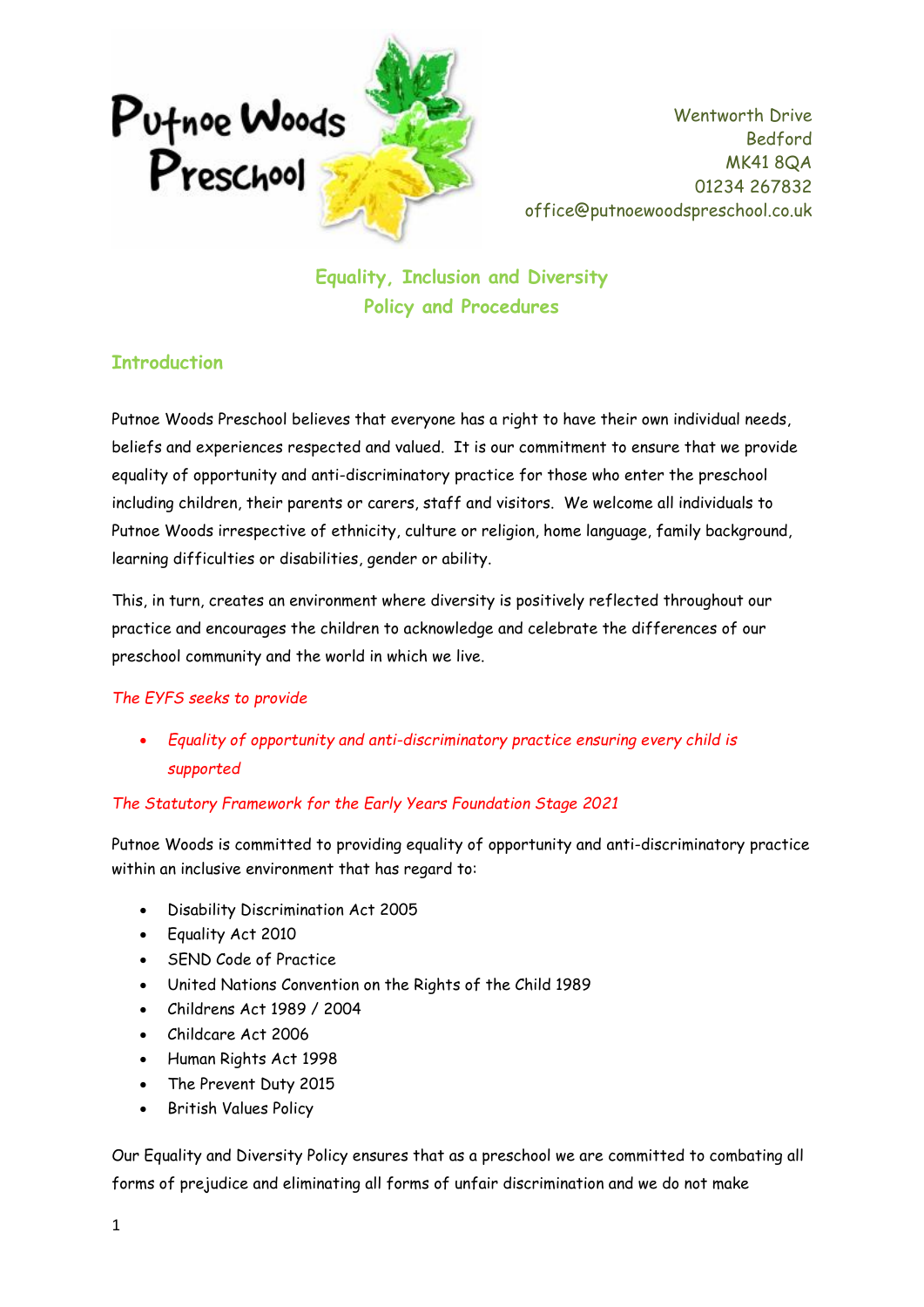

judgements or assumptions. It is the intention of the preschool that no potential or actual preschool user, whether child, adult or member of staff, will receive less favourable treatment on the grounds of national or ethnic origin, color, religion, gender, disability, sexual orientation, age or marital status. It is about how we celebrate and value all individuals, enjoy and celebrate ourselves, customs and beliefs and that we develop a sense of belonging within the preschool.

At Putnoe Woods Preschool we value and believe that all children, irrespective of ethnicity, culture or religion, home language, family background, learning difficulties or disabilities, gender or ability should have the opportunity to achieve to the highest standards and experience challenging and enjoyable learning experiences by learning through play taking into account their individual interests life experiences, needs, cultures and beliefs.

#### *United Nations Convention on The Rights of The Child*

*'These rights are based on what a child needs to survive, grow, participate and fulfil their potential. They apply equally to every child regardless of who they are or where they are from'*

#### *UNICEF*

*'human rights are founded on the respect for the dignity and worth of each individual regardless of race, gender, language, religion, opinions, wealth or ability and therefore apply to every human being everywhere'*

#### **Equality, Diversity and Inclusion**

Within Putnoe Woods Preschool we consider it essential that we are able to provide a suitable environment that ensures and promotes inclusive practice without compromise.

Inclusion within the preschool embodies the values, policies and practice that supports the right of every child, their families and carers, employees and visitors. Inclusion is about the attitudes and beliefs we hold and the way in which we think about people. Therefore, the desired results of inclusive experiences for children, with and without disabilities, and their families and carers include a sense of belonging and membership, positive social relationships and friendships, and development and learning to reach their full potential within the preschool environment.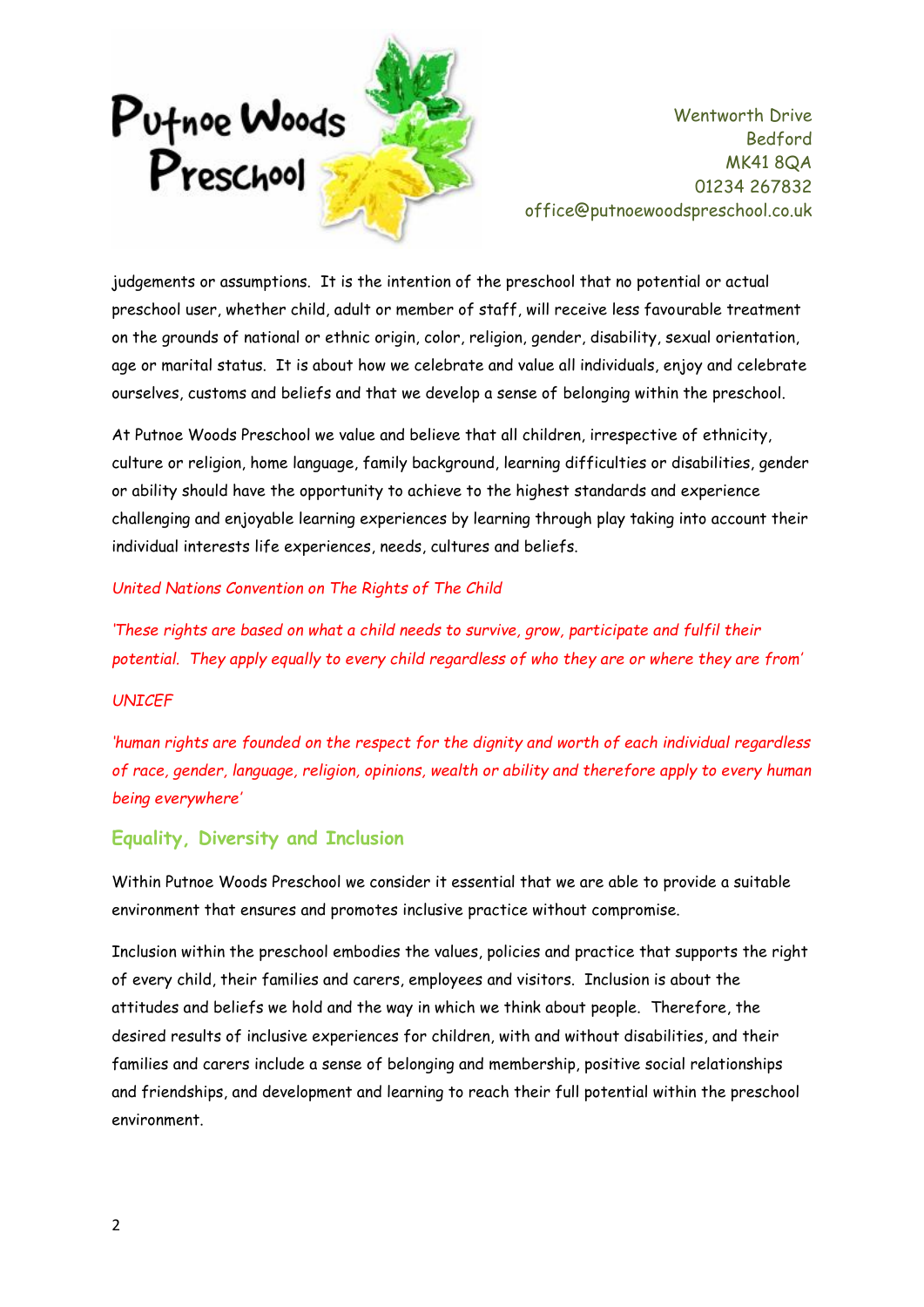

It is these beliefs and attitudes that influence the practice within Putnoe Woods and the provisions we make and aspire to.

Putnoe Woods Preschool aim to:

- 1.1 Provide a secure environment in which all children can flourish and in which all contributions are cherished
- 1.2 Include and value the contribution of all families to our understanding of equality and diversity
- 1.3 Provide positive, non-stereotyping information about different ethnic groups and people with disabilities
- 1.4 Improve our knowledge and understanding of issues of equality and diversity
- 1.5 Make inclusion a thread which runs through all of the activities of the nursery
- 1.6 Create an environment in which children, their families and carers, employees and visitors feel safe and unthreatened
- 1.7 Foster a positive atmosphere of mutual respect and trust
- 1.8 Ensure that employees, parents and carers and visitors within the preschool are seen to behave in a manner which demonstrates mutual respect and are a positive role model
- 1.9 Diminish the displaying of openly discriminatory and possibly offensive materials, name calling, or threatening behaviour which is unacceptable on, or around, the premises and will be dealt with immediately and discreetly by asking the person to stop using the unacceptable behaviour. Failure to comply may lead to the person being excluded from the premises as stipulated in Putnoe Woods Terms and Conditions

The staff at Putnoe Woods actively seek to remove the barriers to learning and participation that can hinder or exclude individual children, or groups of children. This means that equality of opportunity must be a reality. We are able to make this a reality through the attention we pay to the different groups of children within our nursery and welcome admissions from all members of our community:

- Girls and boys
- Minority ethnic and faith groups
- Children who need support with English as an additional language
- Gifted and talented children
- Travellers and asylum seekers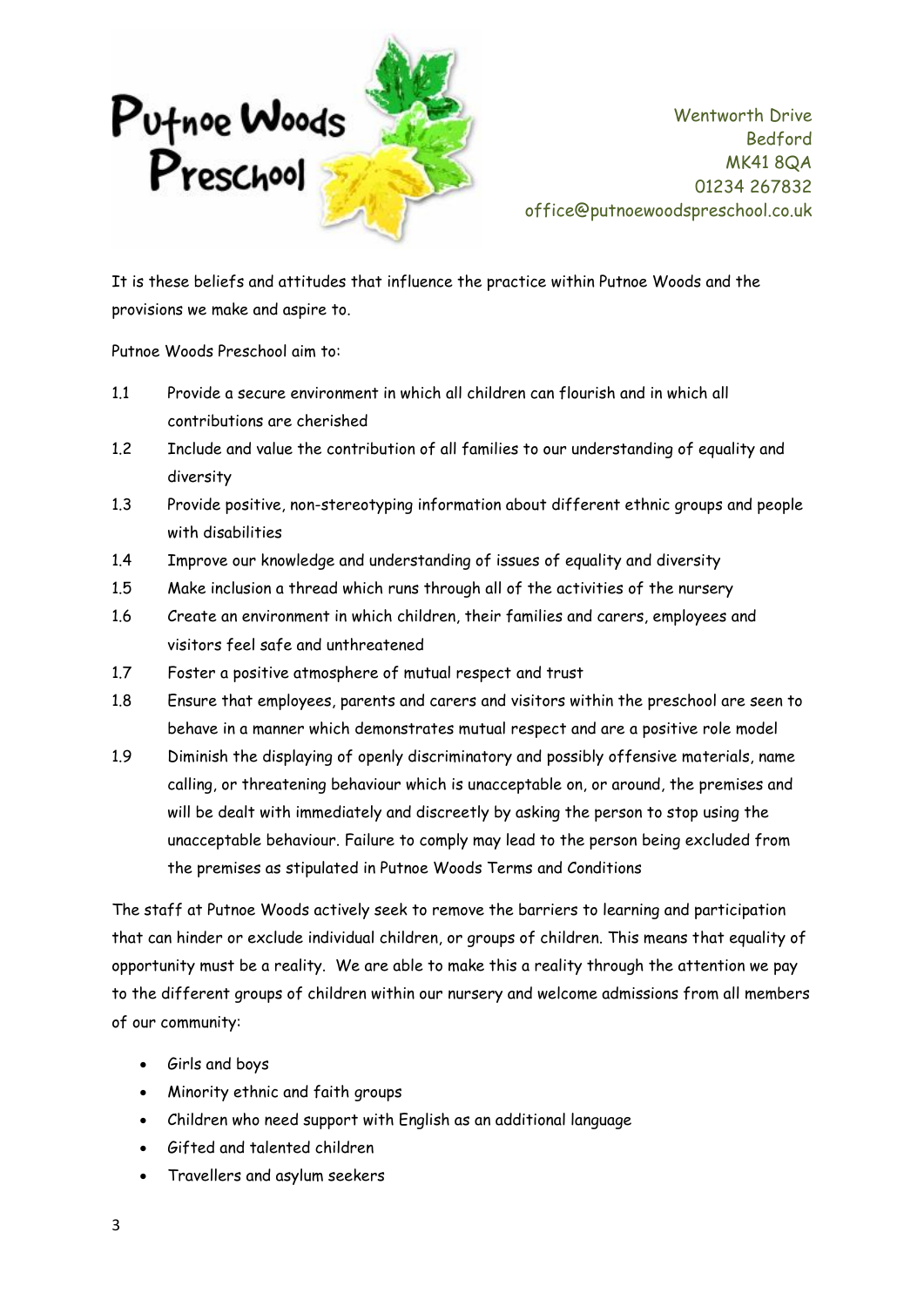

- Looked after children
- Vulnerable groups of children

The service provided by Putnoe Woods Preschool is advertised widely within the local community and via our website.

## **Admissions, Promotions and Access**

- 2.1 We reflect the diversity of members of our society in our publicity and promotional materials
- 2.2 We provide information in clear, concise language, whether in written or spoken form
- 2.3 We base our admissions policy on a fair system
- 2.4 We do not discriminate against a child or their family, or prevent entry to our setting on the basis of colour, ethnicity, religion or social background, such as being a member of the travelling community or an asylum seeker
- 2.5 We do not discriminate against a child or their family, or prevent entry to our setting, on the basis of a protected characteristic as defined by the Equalities Act (2010). These are: disability; race; gender reassignment; religion or belief; sex; sexual orientation; age; pregnancy and maternity; and marriage and civil partnership
- 2.6 We do not discriminate against a child with a disability or refuse a child entry to our nursery because of any disability
- 2.7 We are unprejudiced to diversity in individuals both children and adults, and therefore all types of person may participate in an appropriate manner in our nursery
- 2.8 We make sure that all parents are aware of our Equality, Diversity and Inclusion policy
- 2.9 Putnoe Woods Preschool is a single site building and entrance to the building is through the main entrance, which is level and suitable for wheelchair access
- 2.10 Play rooms are accessed by corridors from which there is also wheelchair access
- 2.11 Entrance to the garden is level and suitable for wheelchair access
- 2.12 There is a disabled toilet in the main corridor
- 2.13 There are disabled parking spaces in the car park
- 2.14 We seek advice from multi agencies to ensure children can access the preschool environment safely and to their individual benefit i.e. visual impairment team

Putnoe Woods environment is as accessible as possible for all children, their parents or carers, employees and visitors. If access to the setting is found to treat disabled children or adults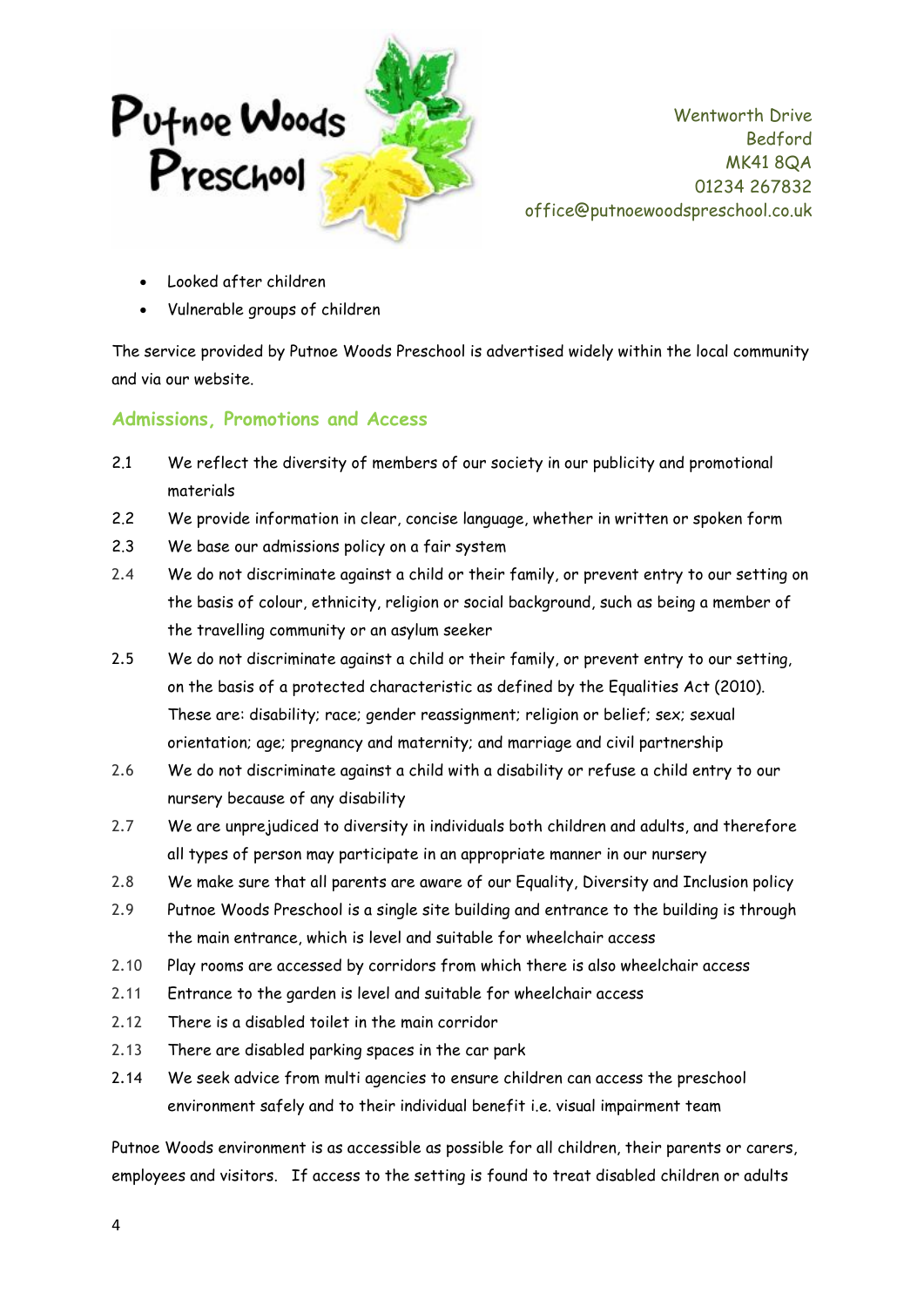

less favourably then we make reasonable adjustments to accommodate the needs of the disabled children and adults.

# **Valuing Diversity in Families**

At Putnoe Woods we recognise that children and their families come from diverse backgrounds and that all families have needs and values that arise from their social and economic, ethnic and cultural or religious backgrounds. Children grow up in diverse family structures that include two parent and one parent families; some children have two parents of the same sex. Some children have close links with extended families of grandparents, aunts, uncles and cousins; while others may be more removed from close kin, or may live with other relatives or foster carers.

Some children have needs that arise from disability or impairment, or may have parents that are affected by disability or impairment. Some children come from families who experience social exclusion or severe hardship; some have to face discrimination and prejudice because of their ethnicity, the languages they speak, their religious or belief background, their gender or their impairment.

We understand that these factors affect the well-being of children and can impact on their learning and attainment. Our setting is committed to anti-discriminatory practice to promote equality of opportunity and valuing diversity for all children and families.

- 3.1 We welcome the diversity of family lifestyles and work with all families
- 3.2 We encourage children to contribute stories of their everyday life to the setting
- 3.3 We encourage parents/carers to take part in the life of the setting and to contribute fully
- 3.4 For families who speak languages in addition to English, we develop means to ensure their full inclusion
- 3.5 We offer a flexible payment system for families of differing means and offer information regarding sources of financial support
- 3.6 We take positive action to encourage disadvantaged and under-represented groups to use the setting

At Putnoe Woods Preschool our aim is to show respectful awareness of all the major events in the lives of our children and families in the nursery and in our society as a whole. We welcome the diversity of backgrounds from which they come.

In order to achieve this Putnoe Woods Preschool endeavor to acknowledge all the festivals which are celebrated by the people of our society.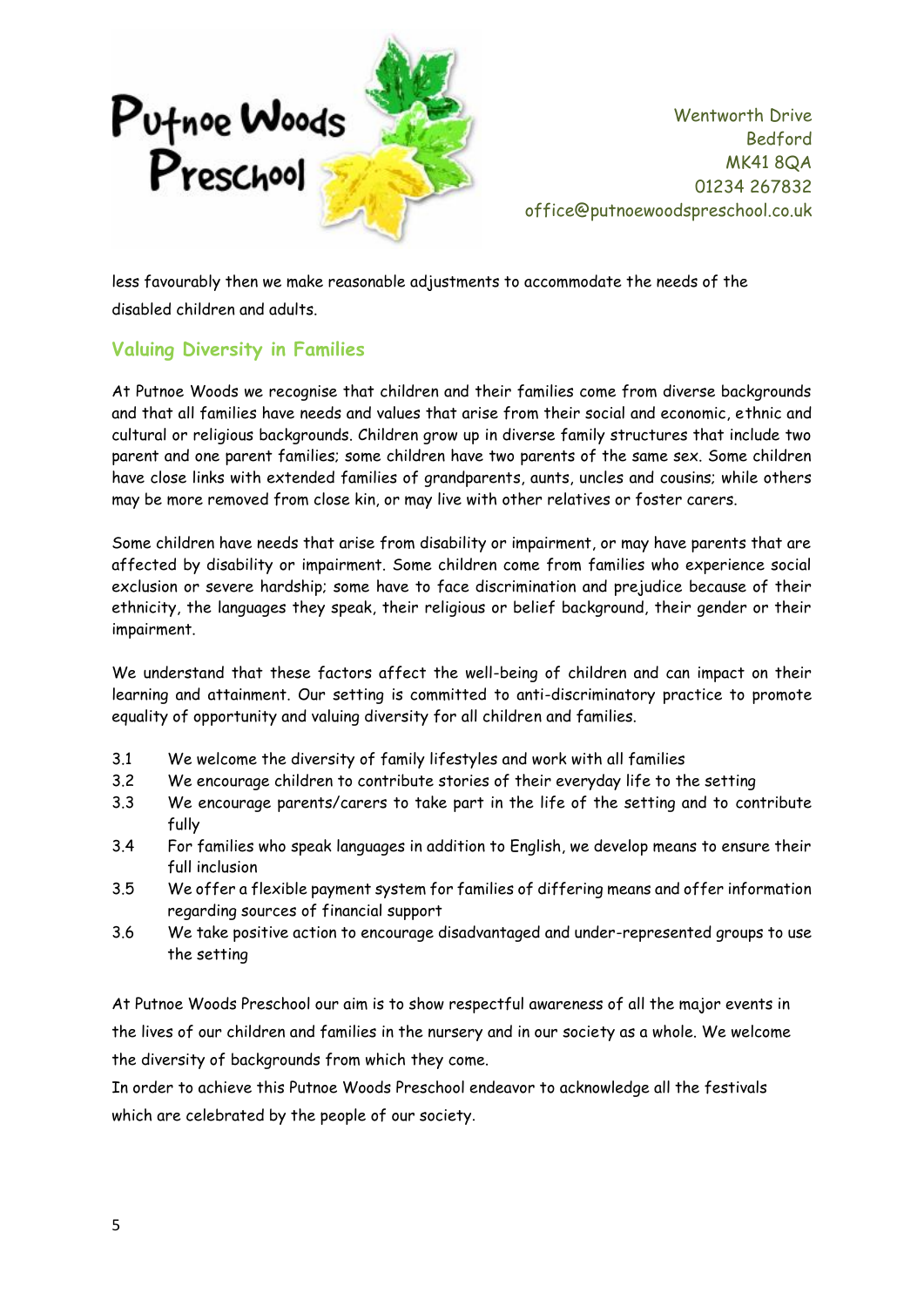

### **Curriculum**

The Early Years Foundation Stage is the starting point for planning a curriculum that meets the specific needs of individuals and groups of children.

*'the EYFS sets the standards that all providers must meet to ensure all children learn and develop well and are kept healthy and safe'*

#### *The Early Years Foundation Stage 2021*

The Early Years Foundation Stage encourages children to develop positive attitudes about themselves as well as to people who are different from themselves. It encourages children to empathise with others and to begin to develop the skills of critical thinking.

At Putnoe Woods Preschool we understand that all children have different educational and behavioural needs and that individuals may require more support in order to reach their full potential and the need to adopt different kinds of support. The staff at Putnoe Woods encourage all children to make progress in their learning abilities no matter what their gender, ethnicity, background or disability.

When planning for individual needs, the individual's keyperson takes into consideration the child's interests, their stages of development within the Early Years Foundation Stage grid, how we are able to simplify or extend activities to help, encourage and support the individual to reach their full potential and learn through a variety of play and exploratory learning experiences.

We can achieve this by:

- 4.1 Making children feel valued and good about themselves
- 4.2 Ensuring children have equality of access to learning
- 4.3 Making appropriate provision within the curriculum to ensure each child receives the widest possible opportunity to develop their skills and abilities, e.g. recognising the different styles of girls and boys
- 4.4 Avoiding stereotypes or derogatory images in the section of materials
- 4.5 Celebrating a range of festivals
- 4.6 Creating an environment of mutual respect and tolerance
- 4.7 Helping children to understand that discriminatory behaviour and remarks are unacceptable
- 4.8 Ensuring the curriculum is inclusive of children with special educational needs and disabilities
- 4.9 Ensuring children whose first language is not English have full access to the curriculum and are supported in their learning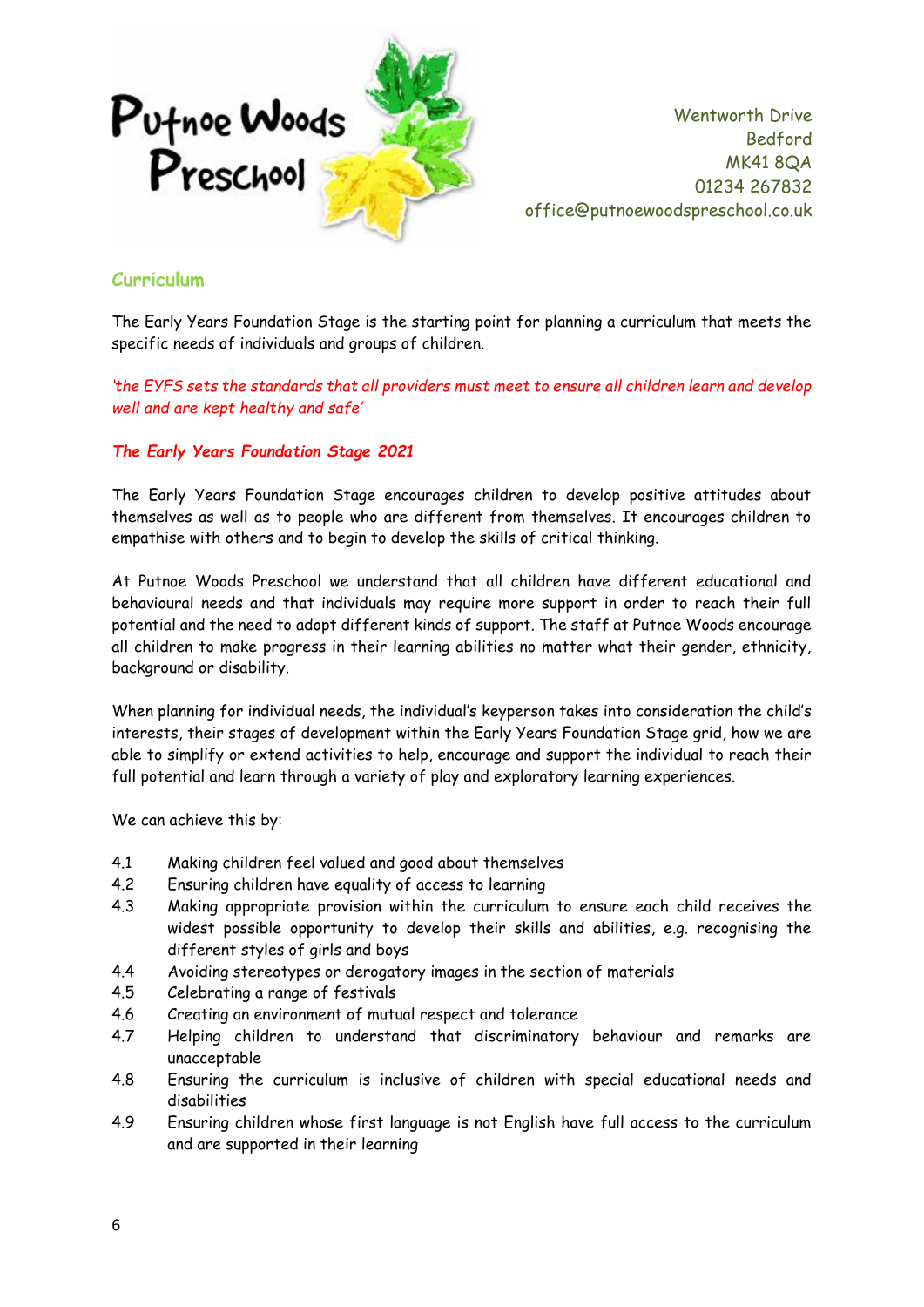

- 4.10 Ensuring that children speaking languages other than English are supported in the maintenance and development of their home languages
- 4.11 Positively reflecting the widest possible range of communities in the choice of resources
- 4.12 Making adjustments to the environment and resources to accommodate a wide range of learning, physical and sensory impairments
- 4.13 We will promote multi-cultural and special needs education through toys and equipment and adult's active awareness of opportunities, to support and extend children's experiences as they participate in their own culture and learn about the cultures of others
- 4.14 All children will be respected and their individuality and potential recognised, valued and nurtured
- 4.15 Activities and the use of play equipment will offer children the opportunities to develop in an environment that is free from prejudice and discrimination
- 4.16 Appropriate opportunities will be given to children to explore, acknowledge and value similarities and differences between themselves and others

### **Special Educational Needs and Disabilities**

As an Inclusive practice some children, parents or carers, employees or visitors who attend Putnoe Woods Preschool may have special educational needs and/or disabilities and consequently may need additional resources. Putnoe Woods Preschool is committed to providing an environment that allows these children full access to all areas of learning.

We will achieve this by:

- 5.1 Modifying learning as appropriate
- 5.2 Making considerations for individual needs and resources
- 5.3 Providing an environment that offers the appropriate resources to support the individual needs and that also reflects the diversity of others within the preschool
- 5.4 Adapting activities or offering alternative activities where individuals may not be able to manipulate tools and equipment
- 5.5 Ensuring children and individuals are given adequate time to complete activities
- 5.6 Making additional arrangements to help assist and support children, parents or carers, employees or visitors
- 5.7 Liaising with multi agencies to ensure that children can access the preschool environment safely and to their individual benefit and developmental needs
- 5.8 Purchasing specialist equipment as advised to contribute to individual learning and development

## **Employment**

It is the duty of the preschool to ensure that we use an effective recruitment procedure that is inclusive and fair, to ensure we employ the best person for the job.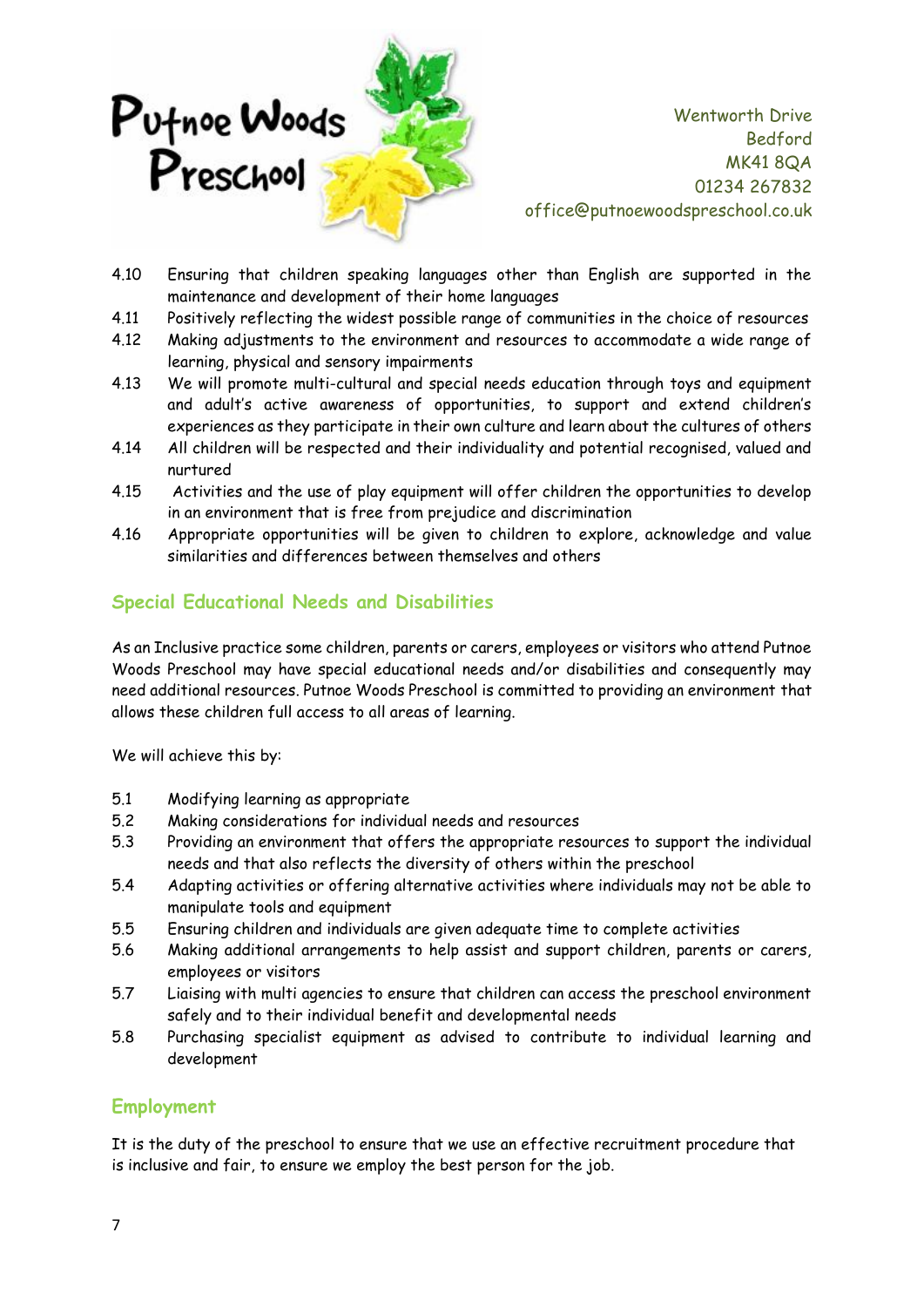

Putnoe Woods Preschool will:

- 6.1 Ensure posts are advertised and all applicants are judged against explicit and fair criteria and ensure that all job applicants are considered equally and consistently
- 6.2 Ensure applicants are welcome from all backgrounds and posts are open to all and ensure that no job applicant is treated unfairly on any grounds including race, nationality, ethnic origin, religion or religious beliefs, sex or sexual orientation, marital or civil partner status, disability or age
- 6.3 Ensure the applicant who best meets the criteria is offered the post, subject to references and checks by the Criminal Records Bureau. This is in accordance with requirements under the Safeguarding Vulnerable Groups Act 2006 for the vetting and barring scheme. This ensures fairness in the selection process
- 6.4 Ensure all job descriptions include a commitment to equality and diversity as part of their specifications
- 6.5 Ensure we monitor our application process to ensure that it is fair and accessible Ensure we are committed to endeavour to make reasonable adjustments based upon advice from Peninsula HR Consultants

## **Special Dietary Requirements**

At Putnoe Woods Preschool we provide a hot cooked lunch for the children in the Snowdrop room and also for other parents who wish for their child to have a cooked lunch. We also provide a cooked tea for those who are booked into after hours. We also provide breakfast, morning and afternoon snacks.

In order to ensure that each child receives the correct food and respect the medical, cultural and dietary requirements of the child we:

- 7.1 We work in partnership with parents to ensure that the medical, cultural and dietary needs of children are met. This information is recorded on the child's registration form
- 7.2 Ensure this information is documented on red cards that are displayed in the play room and preschool kitchen, clearly detailing the child's name and requirement
- 7.3 Ensure this information is recorded on the daily meal time chart with any adaption to the food served clearly recorded
- 7.4 Dietary requirements are served on a red plate, labelled with the childs name and signed for by a member of staff in the play room
- 7.5 Ensure allergen charts are displayed with regard to the food served
- 7.6 We help children to learn about a range of food, and of cultural approaches to mealtimes and eating, and to respect the differences among them.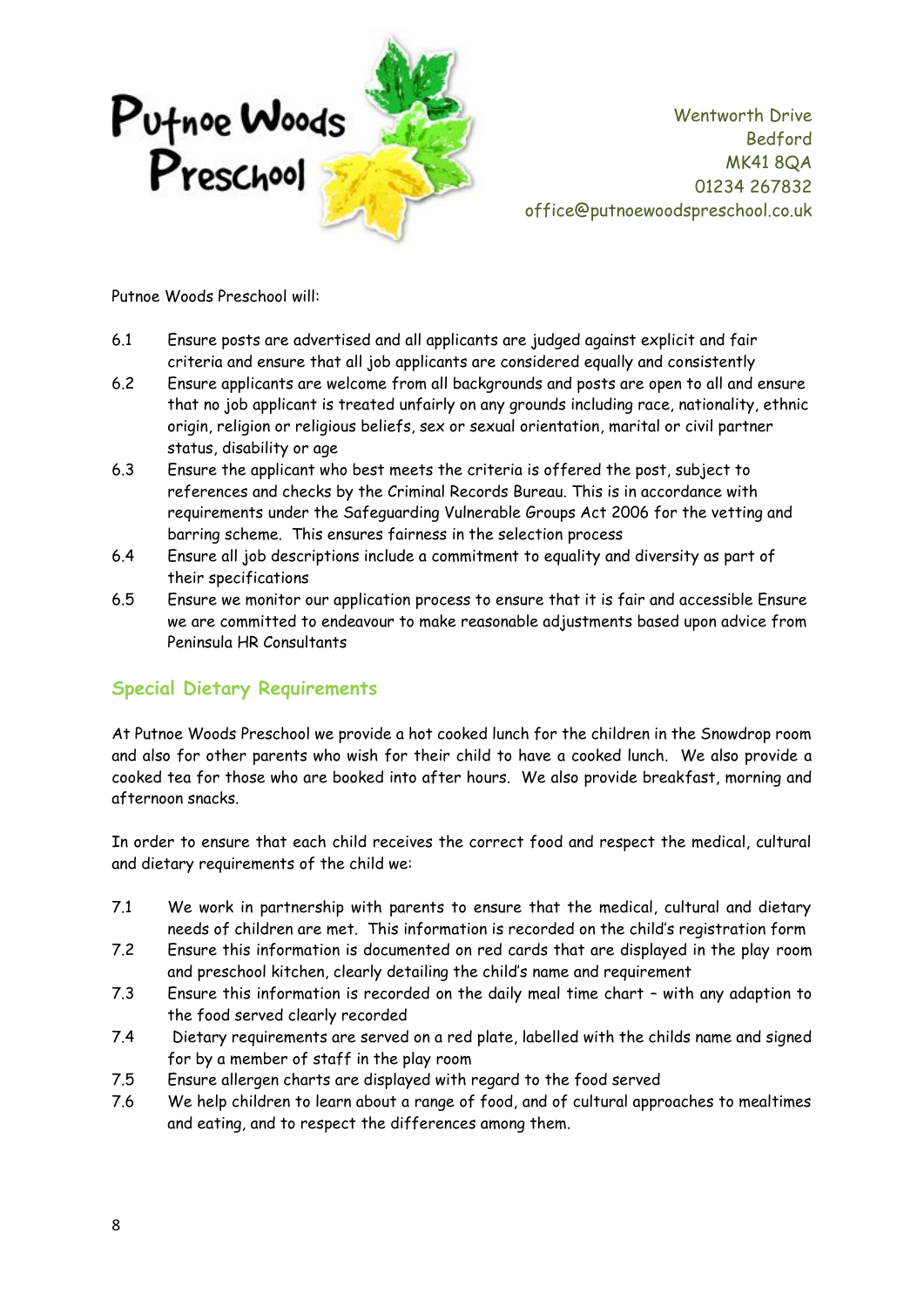

# **The Roles and Responsibilities of Staff**

All the staff at Putnoe Woods Preschool will and must consider the individual needs, interests and stages of development of the children within their care and use this information to plan for challenging and enjoyable experiences that promote inclusion, diversity and equality. Activities and the use of play equipment offer children opportunities to develop in an environment free from prejudice and discrimination. Appropriate opportunities will be given to children to explore, acknowledge and value similarities between themselves and others. Staff will be positive role models for children and will not show any negative or bias opinions they may have.

Staff will ensure that all children, parents, carers, employees and visitors will be respected and their individuality and potential recognised, valued and nurtured.

Staff at Putnoe Woods will:

- 8.1 Ensure that they identify and plan for childrens individual learning and development and give all children opportunity to participate in all experiences
- 8.2 Consult with parents in a sensitive manner to share any initial concerns regarding the developmental needs of individuals and meet with the SEND Officer to discuss initial concerns further should the need arise
- 8.3 Continue to develop their knowledge and understanding of other cultures, religions and languages to actively promote and value diversity
- 8.4 Seek out training opportunities to enable them to develop anti-discriminatory and inclusive practices, which enable children to flourish
- 8.5 Ensure that inclusive practice is embedded in our daily routines and as a holistic approach with regard to the seven areas of learning
- 8.6 Ensure that an effective keyperson system is in place and that Keypersons work in partnerships with parents, valuing and involving their contributions to ensure an inclusive environment
- 8.7 Liaise with multi agencies to access support and training to ensure the individual needs of the children are met
- 8.8 Ensure that they help children to understand and educate children that discriminatory behavior and remarks are unacceptable
- 8.9 Ensure that each playroom has their individual class Values displayed to support inclusion, antidiscrimination, equality and diversity
- 8.10 Ensure that named staff are confident and fully trained in administering relevant medicines and preforming invasive care procedures when these are required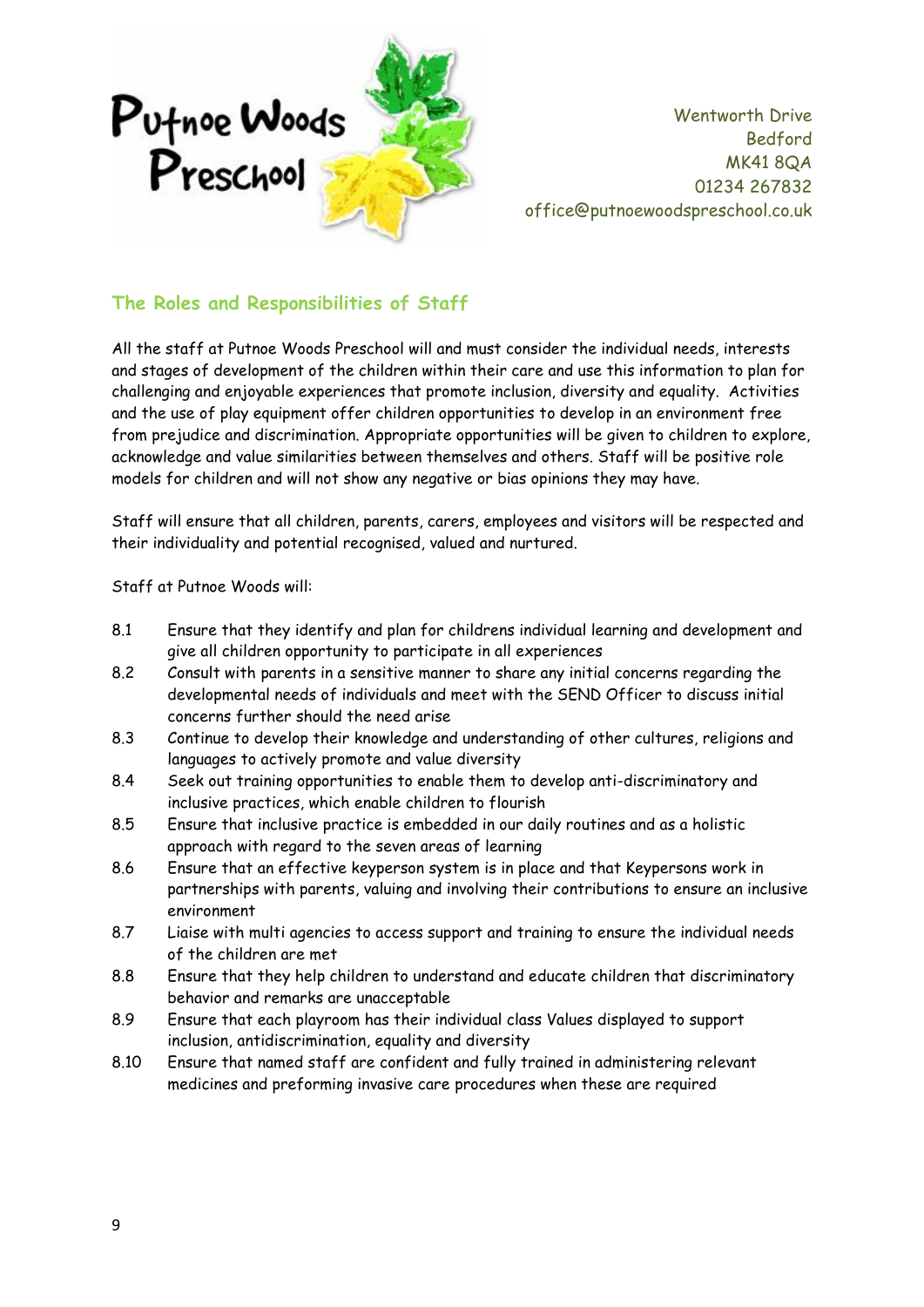

The Preschool Manager and Management Team will:

- 9.1 Ensure the SEND Officer and Inclusion Officer are fully trained and suitable to carry out their role and update their training regularly
- 9.2 Ensure that staff understand and have read Putnoe Woods Equality, Diversity and Inclusion Policy and maintain a consistent approach
- 9.3 Ensure that we review our practices to ensure that we are fully implementing our policy for Valuing Diversity and Promoting Equality
- 9.4 Ensure that resources are checked and replenished

# **This policy is in compliance with GDPR (General Data Protection Regulations) May 2018**

**Putnoe Woods is committed to safeguarding and promoting the welfare of children and young people, employees, students, volunteers, trustees and parents and expects all staff and volunteers to share this commitment.**

| Date of Policy: | Created By: |  |
|-----------------|-------------|--|
| September 2014  | Jo Skelton  |  |
|                 |             |  |

| <b>Review Date</b> | Reviewer   | Amendments            |
|--------------------|------------|-----------------------|
|                    |            |                       |
| December 2015      | Jo Skelton |                       |
|                    |            |                       |
| January 2016       | Jo Skelton |                       |
|                    |            |                       |
| May 2018           | Jo Skelton | <b>GDPR Statement</b> |
|                    |            |                       |
|                    |            |                       |